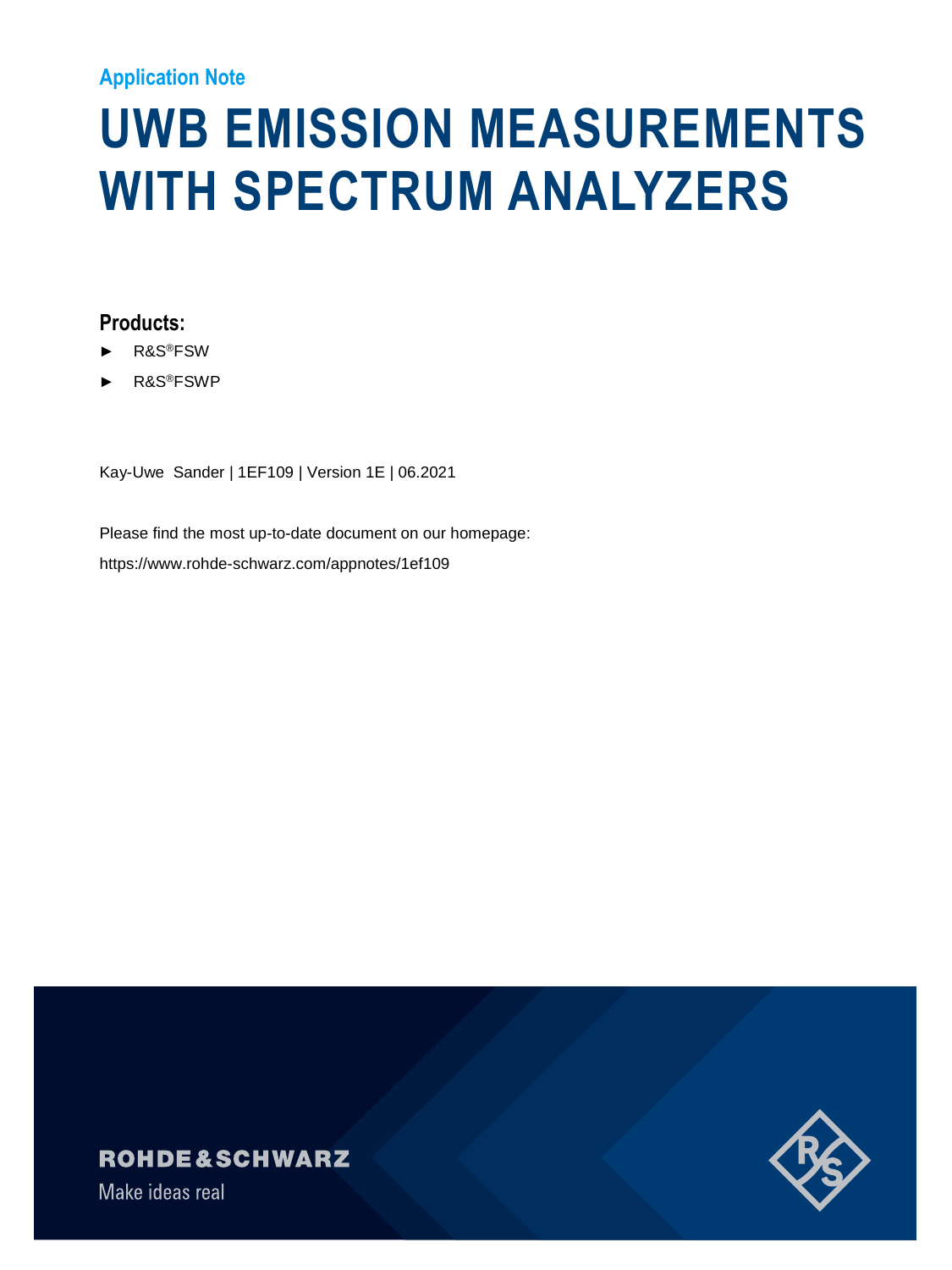# **Contents**

| $\mathbf 1$                               |  |
|-------------------------------------------|--|
| 2 <sup>1</sup>                            |  |
| 2.1<br>2.2                                |  |
| 3 <sup>1</sup><br>$\overline{\mathbf{4}}$ |  |
| 4.1<br>4.2                                |  |
| $5\phantom{.0}$                           |  |
| $6\phantom{a}$                            |  |
| $\overline{7}$                            |  |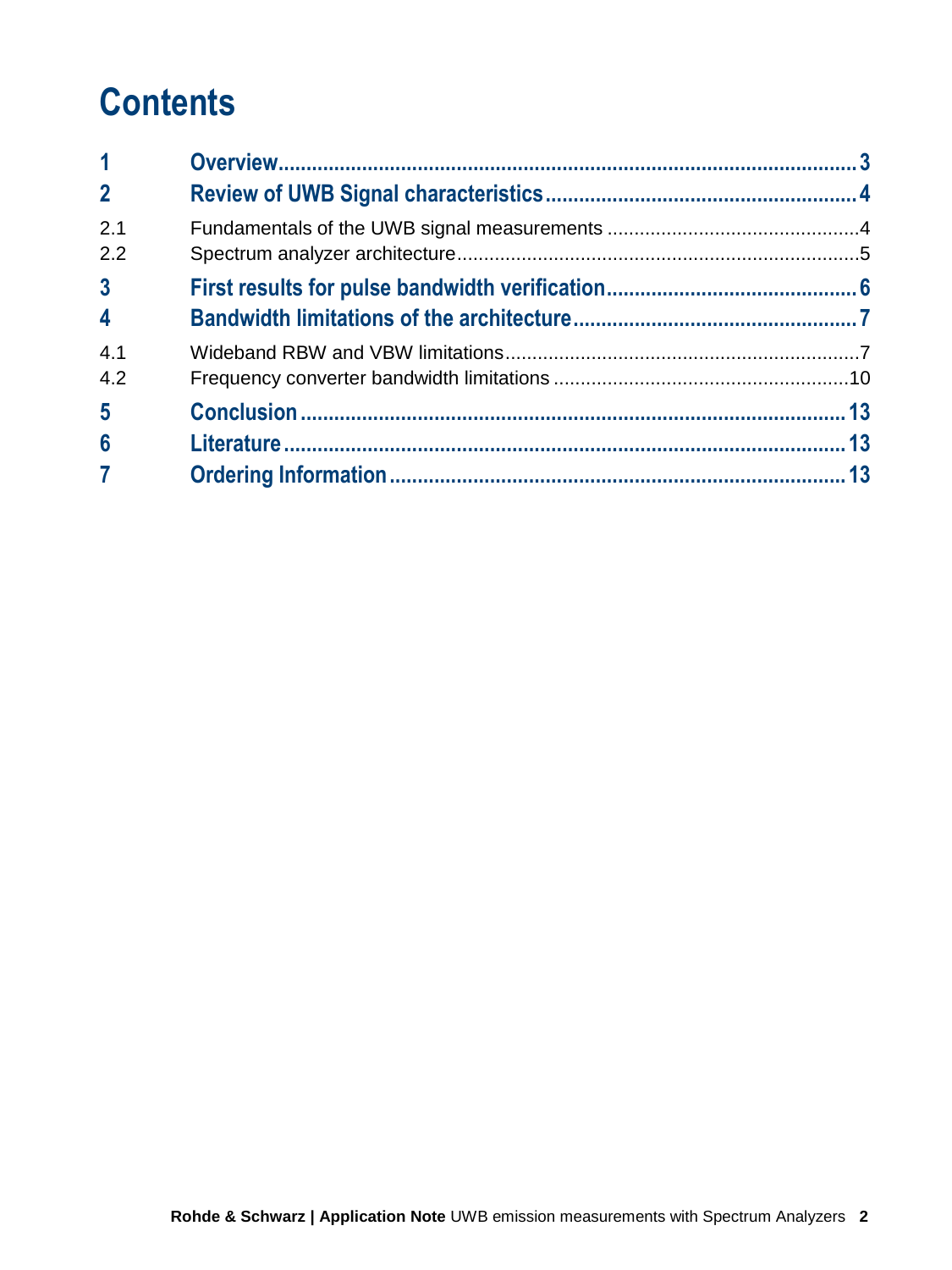# <span id="page-2-0"></span>**1 Overview**

UWB (Ultra-Wide Band) communication technology became a very popular technology for high-speed data communication and location-tracking service with very high resolution into the mm range.

The allocation of several frequency ranges for licensed and unlicensed operation of UWB signals happened within ETSI and FCC regulations over the past 20 years, the frequency allocation from 3.1 to 10.6 GHz for these signals is harmonized across most countries and based on the fact that UWB signal are low power, low range and very wide bandwidth which will avoid any interference with the existing users of these frequency bands.

The verification of emissions according to EN or FCC standards is mandatory to avoid any interference with existing users. Besides the common emission tests with measurement bandwidth up to 1 MHz and mean power measurements, most regulations also require to test peak transmission power within a 50 MHz bandwidth to avoid interference with any existing wideband applications, for example radar receivers.

The use of 50 MHz measurement bandwidth may present a challenge to the compliance testing of the UWB device, as the use of wideband measurement bandwidth was not common in the past or not even possible with older test equipment. A limited number of instruments on the market support this requirement, and it is important to understand the limitations of those instruments that offer a wide bandwidth.

Most standards allow the use of a smaller measurement bandwidth and correction factors as no spectrum analyzer with 50 MHz resolution bandwidth (RBW) was available in the past. However, this correction factor is only correct for pulsed signals and over-estimates many signal types like OFDM or CW signals. This may lead to issues in failing test limits whereas the device would meet the regulation if tested with wider bandwidth. The use of these correction factors might lead to a disadvantage compared to a measurement with the full bandwidth.

Especially the use of Peak-detection and wide bandwidth measurement are new in the field of certification and people involved in testing devices want to make sure that their test system is fully compliant with the new requirements. The R&S FSW spectrum analyzer offers a wide RBW filter option (FSW-B8) that supports a range of RBW up to 80 MHz for sweeps in the frequency domain.

This application note provides information how to perform spectral emission measurements on UWB signals with spectrum analyzers using wide bandwidth RBW filters, and explains the capabilities and the limiting factors of the Rohde & Schwarz FSW signal and spectrum analyzer to perform this measurement. The next sections will give further details.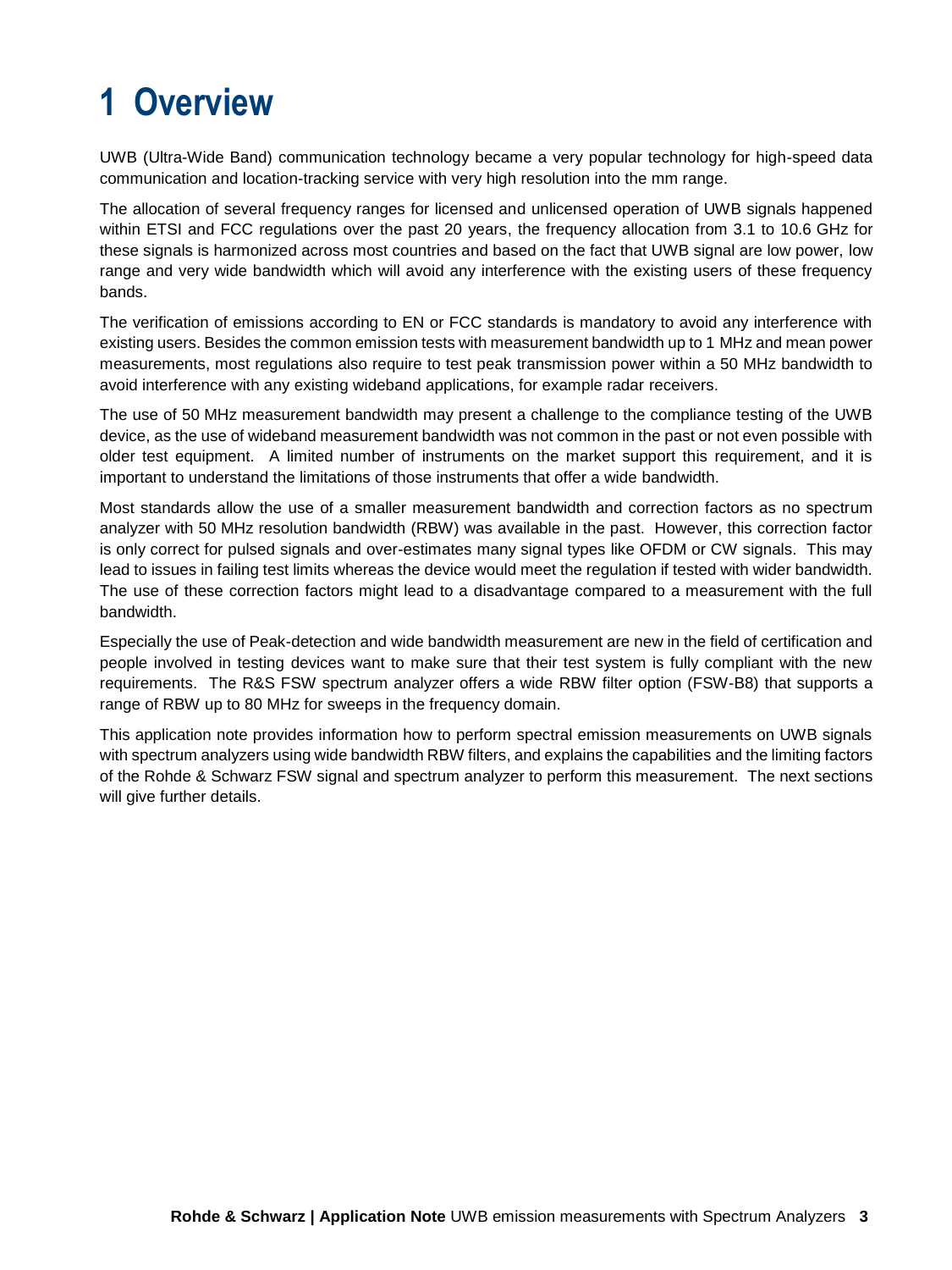### <span id="page-3-0"></span>**2 Review of UWB Signal characteristics**

#### <span id="page-3-1"></span>**2.1 Fundamentals of the UWB signal measurements**

UWB describes a technology for signals with low power spread over a wide frequency range. The FCC has approved a frequency range from 3.1 to 10.6 GHz for UWB transmissions, and with some small modifications these frequency ranges are also used in other counties. There is a wide range of standards that refer to UWB as the common technology, common to all of them is the use of a very wideband (> 50 MHz) and low power in order to avoid interfering with other services in the same frequency range.

There are a lot of different technologies to generate a wideband signal. Common practice is a pulse modulated RF carrier using very narrow pulses, or a direct sequence spread spectrum technique to realize the wide bandwidth. Other technologies include multi-band OFDM signals or frequency chirp modulation. As a result of these various signal types, the UWB waveform can exhibit different signal characteristics depending upon the receiver bandwidth. For example, a pulse or impulse-generated UWB waveform can appear as CW-line spectrum or as a noise-like signal, if pulse modulation techniques are used. Due to these possible receiver bandwidth dependent variations, measurements of a UWB spectrum requires the use of several signal detectors.

The characterization of a UWB device typically starts with a measurement in a 1 MHz resolution bandwidth and RMS detection, as this most accurately reflects the interference potential of the signal. This measurement can be performed with almost every spectrum analyzer in the market as 1 MHz is a common RBW and RMS detection has become a standard and is available in most spectrum analyzers since many years.

In addition to the 1 MHz wide average power measurement the peak emissions shall be measured with 50 MHz bandwidth. This measurement was added to the standards to reflect the interference potential with existing wideband applications like radar systems. As some spectrum analyzers do not offer a 50 MHz RBW filter the measurement is also possible with a RBW in the rage from 1 to 50 MHz and the application of a correction factor of 20 \* log (RBW / 50 MHz). The correction factor in the regulations defines a conservative approach that is valid for real pulsed signals, but leads to an overestimation for noise-like signals that are proportional to 10 \* log (RBW) rather than 20 \* log (RBW). The use of a wider bandwidth will therefore lead to a test result that is closer to the real output power of the DUT.

Peak power measurements for UWB emissions are defined under the assumption of an ideal Gaussian shaped filter with 50 MHz bandwidth. On most modern spectrum analyzers with digital IF filter implementation, resolution bandwidths of 10 MHz or less closely approximate the ideal Gaussian filter characteristics. If a spectrum analyzer is used to make the peak measurement using a RBW greater than 10 MHz care has to be taken that the RBW filter is still Gaussian shaped and that video bandwidth and other limitations don´t prevent accurate measurements.

The next chapters describe the architecture of a modern spectrum analyzer and with the detailed view on the bandwidth limitations in the signal processing that may have an influence on the UWB testing on wideband signals.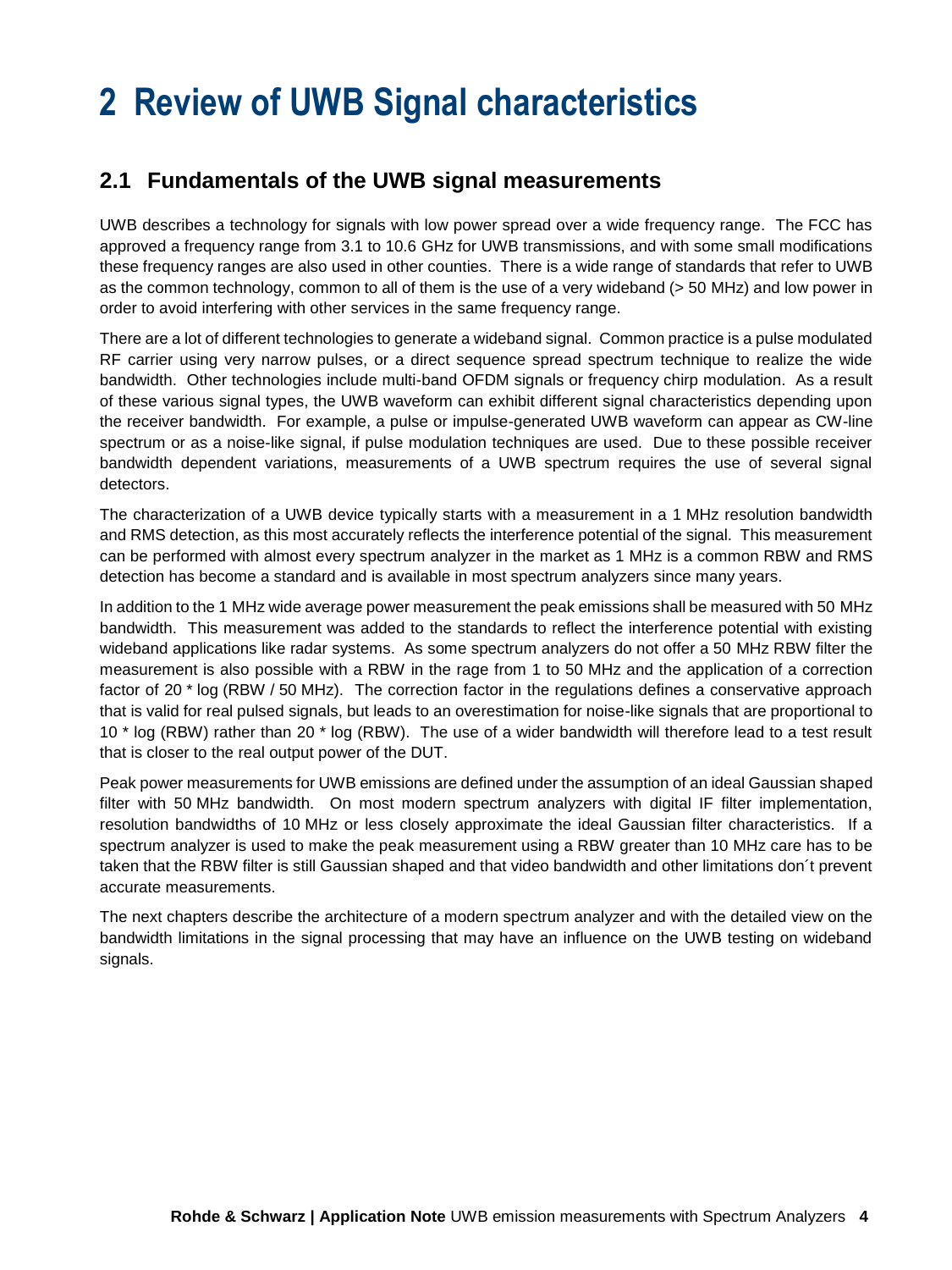#### <span id="page-4-0"></span>**2.2 Spectrum analyzer architecture**

Most modern spectrum analyzers are based on a digital signal processing architecture to realize the resolution bandwidth filters, signal detection and video filtering. This concept has the advantage of very accurate filter realization, and most analyzers offer RBW up to 10 MHz which reflect a close approximation of the ideal Gaussian filter characteristics. The following block diagram gives an overview.



Figure 1: Simplified Spectrum Analyzer block diagram

The architecture of a modern analyzer with digital signal processing consists of two main parts: On the left side in the above diagram we have the analog front ends that perform the frequency conversion from the RF input to the IF frequency. The analog frequency conversion of most modern microwave spectrum analyzers consists of two different converter types, where both may have bandwidth limitations:

- ► The RF converter that covers the lower RF frequency range up to 3 or 8 GHz, depending on the model. This is typically very wide in bandwidth.
- The microwave converter that covers all RF and uW-frequencies from 8 GHz to the upper limit of the spectrum analyzer, i.e. 26.5 GHz, 50 GHz or higher. This stage has a limited preselection bandwidth that may have an influence.

On the right side we have the digital backend that performs the IF filtering, detection, scaling, and video signal filtering. The video bandwidth and phase linearity limitations of the RBW might prevent accurate and reproducible measurements for RBWs above 10 MHz bandwidth. As we need to measure Peak power spectral density (PSD) of the UWB emissions, it is also important to know about any bandwidth limitation of the peak detection circuit.

When the peak power is measured in a bandwidth wider than 10 MHz, it is generally recommended to verify the available bandwidth due to limitations in the different stages of the signal path as shown above. Besides the RBW itself there are many different stages of the signal path that may have bandwidth limitations and thus introduce unexpected measurement errors. A test setup is presented in the next chapters to verify the performance of the wideband RBW filters, and more details on every stage that may have an influence on wideband signals are presented.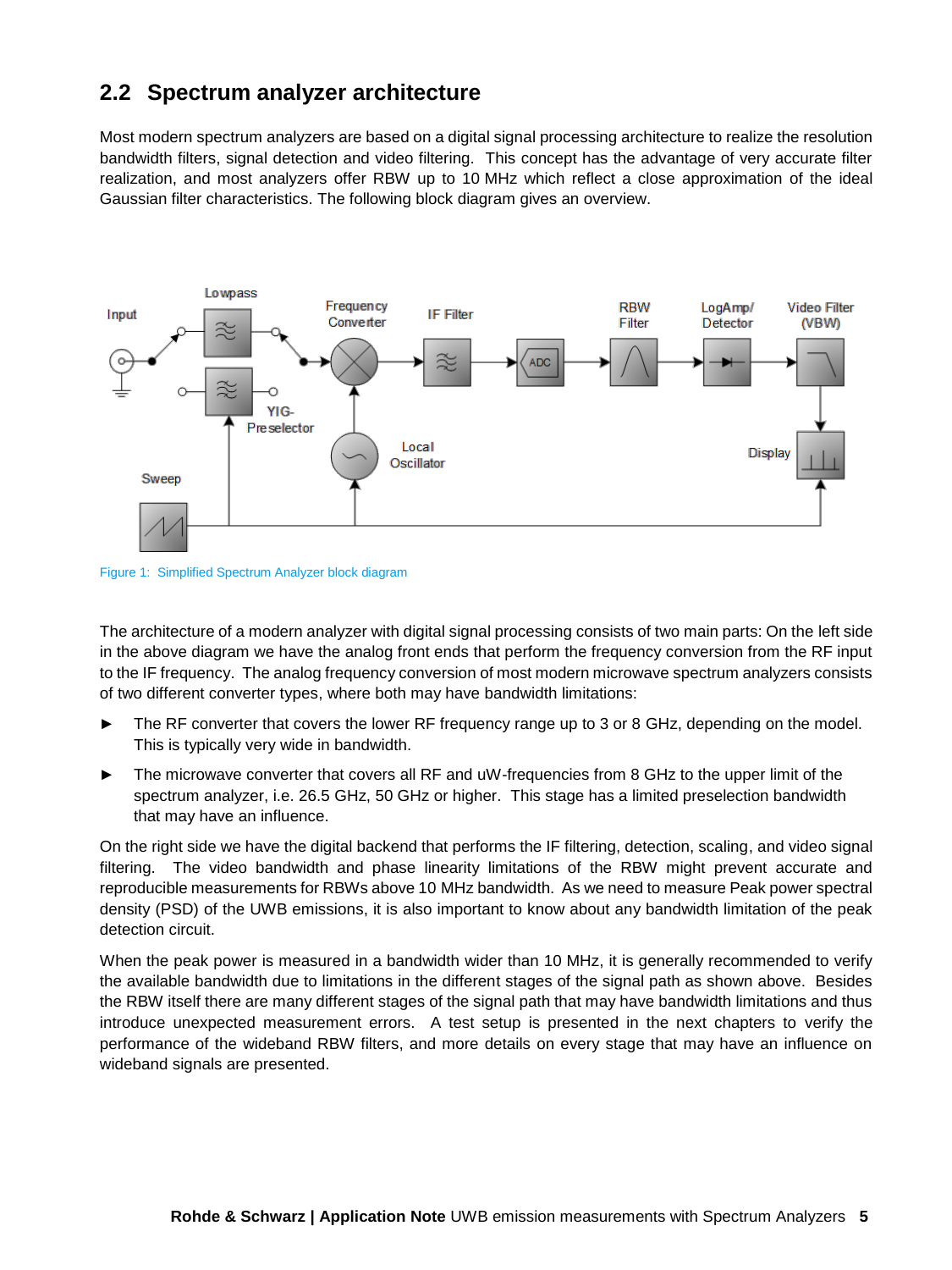### <span id="page-5-0"></span>**3 First results for pulse bandwidth verification**

The pulse bandwidth can be verified with high confidence by comparative measurements between a narrow reference RBW setting and the wideband RBW setting of interest. A R&S vector signal generator SMW generates a wideband pulsed signal with short pulse length. The bandwidth of the signal shall be such that a flat frequency response across bandwidth of interest is reached around the center frequency.

The measurement of peak power requires the spectrum analyzer to use a wide video bandwidth filtering that avoids any impact on the output signal of the RBW filtering and detection. The typical setting for pulsed measurements in a spectrum analyzer is to use a VBW which is 10 times wider than the RBW (VBW =  $10<sup>*</sup>$ RBW).

With the wideband pulse signal it is possible to verify the peak power measurement accuracy of the wideband RBW filters. The peak power measurement on the FSW spectrum analyzer is performed in a range of RBW settings in order to verify direct peak power measurement. Measurements are performed with the following settings:



RBW: 1 MHz, 2 MHz, 3 MHz, 5 MHz, 10 MHz, 20 MHz, 30 MHz and 50 MHz

Fig. 2: Pulse peak power reading versus RBW setting for UWB pulses

The above diagram shows the relative level error of the R&S FSW level reading for a wideband pulsed input signal. The measurement data is referenced to the reading at 1 MHz RBW (= 0 dB). For every doubling of the RBW the peak level is expected to increase by 6 dB, only the relative deviation to this calculated signal level change is plotted in the diagram. The trace shows an accurate reading for up to 20 MHz RBW. The readings at 30 MHz and at 50 MHz RBW start to deviate from the expected value.

More details of this measurement and how to improve the performance are shown in the following sections.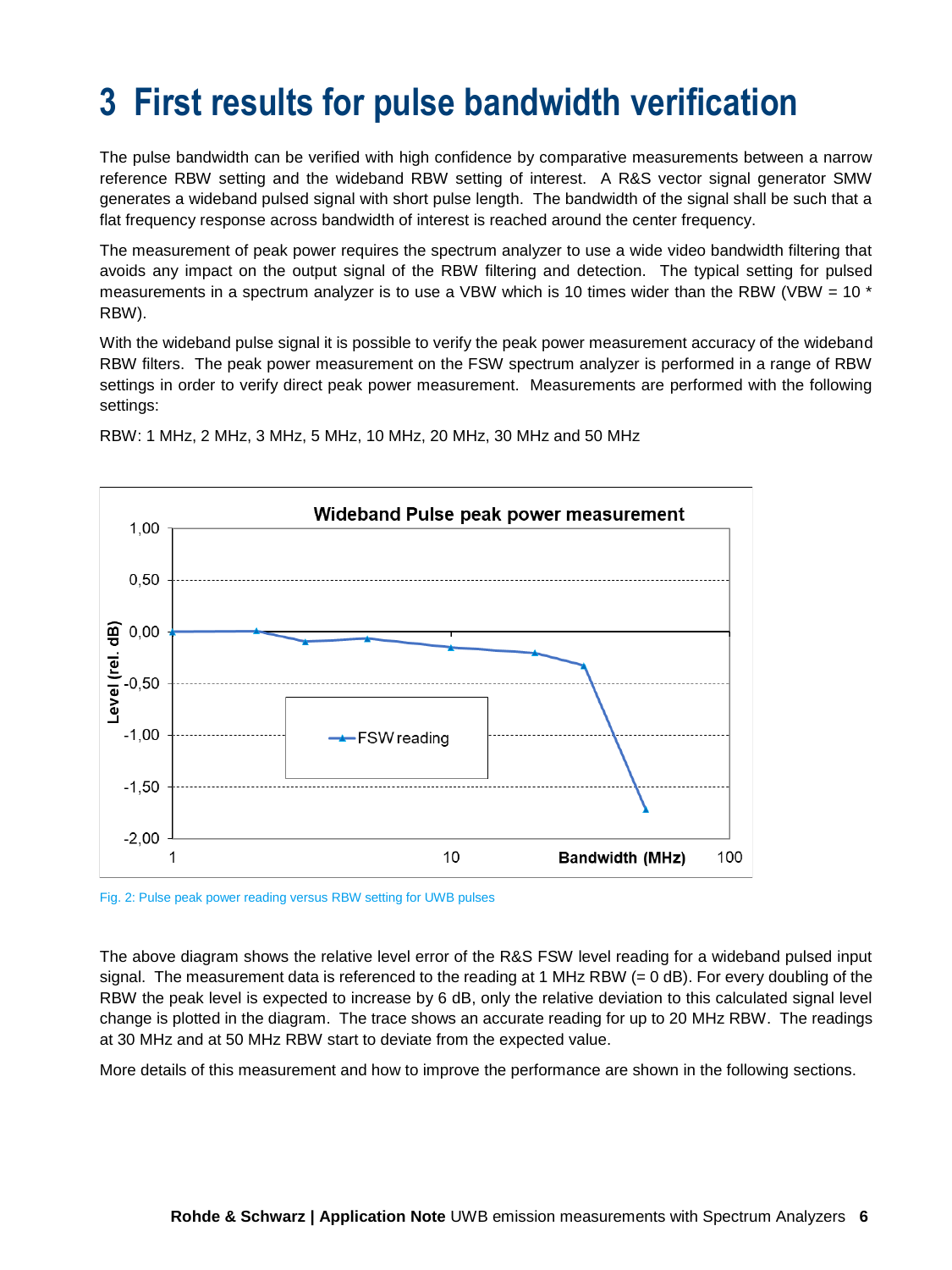### <span id="page-6-0"></span>**4 Bandwidth limitations of the architecture**

As shown in the previous chapter there are limitations that lead to a reduced measurement accuracy for wideband signals and wide RBW settings. As most of the regulations allow the use of 1 MHz to 50 MHz RBW for UWB peak power measurements, it is important to understand the limitations of the spectrum analyzer architecture in terms of measurement bandwidth limitations and select the bandwidth that offers the best accuracy for the measurement of UWB signals.

#### <span id="page-6-1"></span>**4.1 Wideband RBW and VBW limitations**

The test requirement assumes a Gaussian shaped bandwidth ideal for peak power measurements. However, the RBW of many spectrum analyzers is defined as 3 dB-bandwidth, with no or little information about the shape of the filter. Since the spectrum analyzer is calibrated for sinewave signals, there is often no specification available for peak power measurements of UWB or other wideband signals. A detailed view on the spectrum analyzer signal processing helps to understanding these limitations.



Figure 3: Digital signal processing block diagram of a Spectrum Analyzer

The RBW filters in the FSW spectrum analyzer use a digital IF filter implementation. The IF signal from the RF converters is sampled with an A/D conversion rate of 200 Ms/s to create the digital IF signal. The sampling rate limits the maximum usable bandwidth to 80 MHz due to the Nyquist criteria. This bandwidth limitation is realized as a decimation filter and is always active and limits the available bandwidth.

In case of the R&S FSW-B8 option the extended range of RBW filters (RBW >10 MHz) do not follow the ideal Gaussian shaped filter due to the overlay of the decimation filter and the Gaussian shaped RBW filter. This effect can be recognized with a plot of the normalized shape of the RBW filters. The following diagram illustrates this result: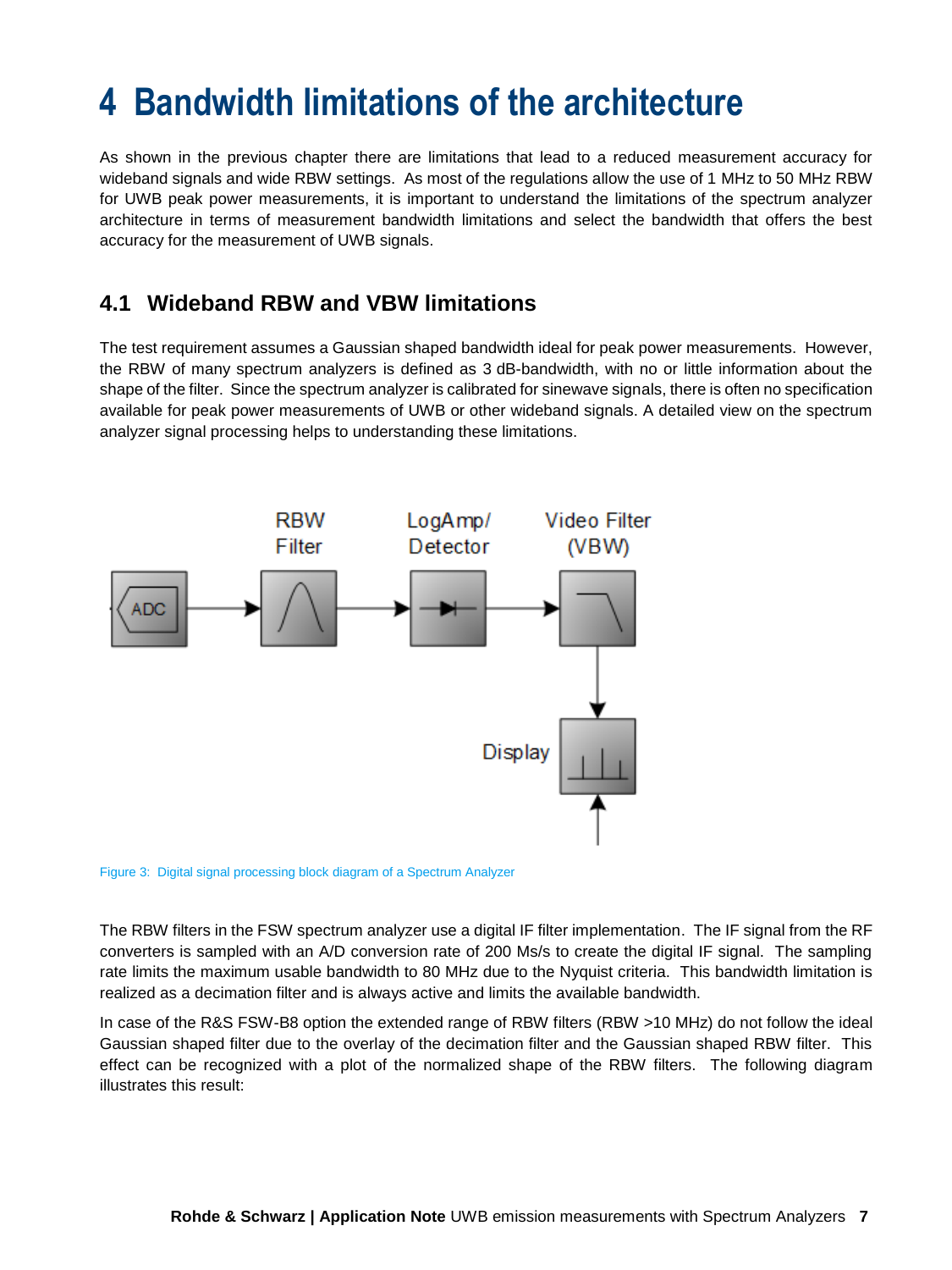

Fig. 4: Normalized shape for the RBW range from 1 MHz to 50 MHz

On the above picture we see an overlay plot of different RBW filters. All filter curves are normalized to the 3 dB bandwidth of the RBW filter. For RBW up to 10 MHz we can see a true Gaussian shape of the filter down to very low levels. For wider bandwidth like the 30 and 50 MHz filter, we see a filter that is only Gaussian shaped for the upper part of the filter. At wide offsets these filters look more like a channel filter. This is the effect of the overlay of the RBW and the digital filter that is part of the sampling architecture. This bandwidth limitation plays an important role in the measurement of peak power on wideband signals.



Fig. 5: Pulse bandwidth and 3dB-bandwidth seen in the voltage transfer function

In spectrum analysis it is common practice to specify the 3 dB bandwidth (the frequency spacing between two points of the transfer function at which the insertion loss of the filter has increased by 3 dB relative to the center frequency). In the case of Ultra Wideband the signal bandwidth is wider than the resolution bandwidth that is used to measure the level. In many cases the signal is a pulsed modulation, therefore the pulse bandwidth of the RBW filter is of interest in this case. The pulse bandwidth is calculated by integration of the voltage transfer function. The pulse bandwidth equals a rectangular filter with the same area as the shape of the resolution bandwidth filter in the linear or voltage view. The pulse bandwidth of a Gaussian shaped filter is typically 1.5 times wider than the 3 dB bandwidth, and almost equal to the 6 dB bandwidth.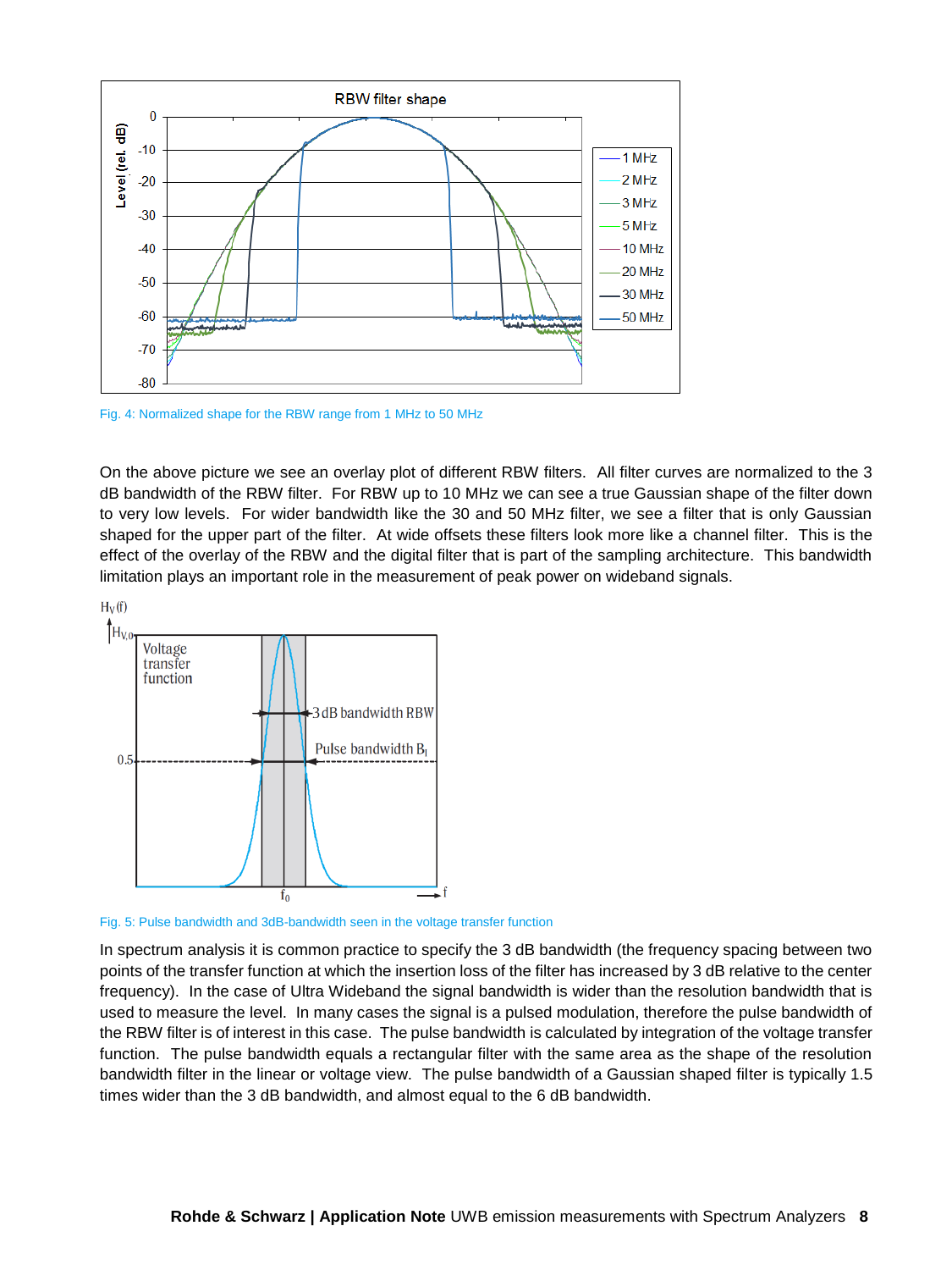Looking on the plots of the real wideband RBW filters in figure 4 we can see that the area under the filter curve is missing the spectral energy outside of the channel filter limitation. This missing energy leads to a reduced effective pulse bandwidth and to an additional peak level error for wideband signal measurements.

The full detail of this correction is shown in the following table. For each RBW setting the true 3dB-bandwidth is measured (3dB BW). This value is the reference for the peak level calculation (3dB-BW ratio), which refers every RBW to 1 MHz (20 log 3dB BW / 1 MHz).

| <b>RBW</b> | 3dB BW     | 3dB-BW | <b>Measured</b>   | Peak rel. | Error of   | Pulse RBW         | <b>Error after</b> |
|------------|------------|--------|-------------------|-----------|------------|-------------------|--------------------|
| setting    | (3dB-down) | ratio  | <b>Peak level</b> | to 1MHz   | peak read. | correction factor | corr. factor       |
| <b>MHz</b> | <b>MHz</b> | dB     | <b>dBm</b>        | dВ        | dB         | dВ                | dB                 |
|            | 0.995      | 0      | $-40,18$          | 0.000     | 0,000      | $\Omega$          | $\bf{0}$           |
| 2          | 1.99       | 6.021  | $-34,15$          | 6,030     | 0,009      | 0,002             | 0,008              |
| 3          | 2.99       | 9,557  | $-30,72$          | 9,460     | $-0.097$   | 0,002             | $-0.098$           |
| 5          | 4,99       | 14.006 | $-26.24$          | 13.940    | $-0.066$   | $-0.047$          | $-0.018$           |
| 10         | 9,95       | 20,000 | $-20.33$          | 19,850    | $-0,150$   | $-0.016$          | $-0.134$           |
| 20         | 19,93      | 26.034 | $-14.35$          | 25.830    | $-0.204$   | $-0.044$          | $-0.159$           |
| 30         | 29,87      | 29,548 | $-10.96$          | 29,220    | $-0,328$   | $-0,134$          | $-0.194$           |
| 50         | 50,15      | 34,049 | $-7,85$           | 32,330    | $-1,719$   | $-1,289$          | $-0,430$           |

Fig. 6: Peak power reading versus RBW setting for very short pulses

In addition the effective pulse bandwidth is determined (integration across the filter shape) and the resulting pulse correction factor relative to the 1 MHz RBW is calculated. Up to a resolution bandwidth of 30 MHz there is almost no error, while the 50 MHz RBW in the FSW reads 1.7 dB lower values. However, with the application of the correction factor this error can be largely reduced. The effect of this correction is plotted in the next figure:



Fig. 7: Pulse peak power reading versus RBW setting for very short pulses

The remaining error at 50 MHz RBW is due to the limited video bandwidth. The VBW for pulsed measurements should be at least 3 times wider than the RBW, which is not possible due to the bandwidth limitation to 80 MHz in the signal processing.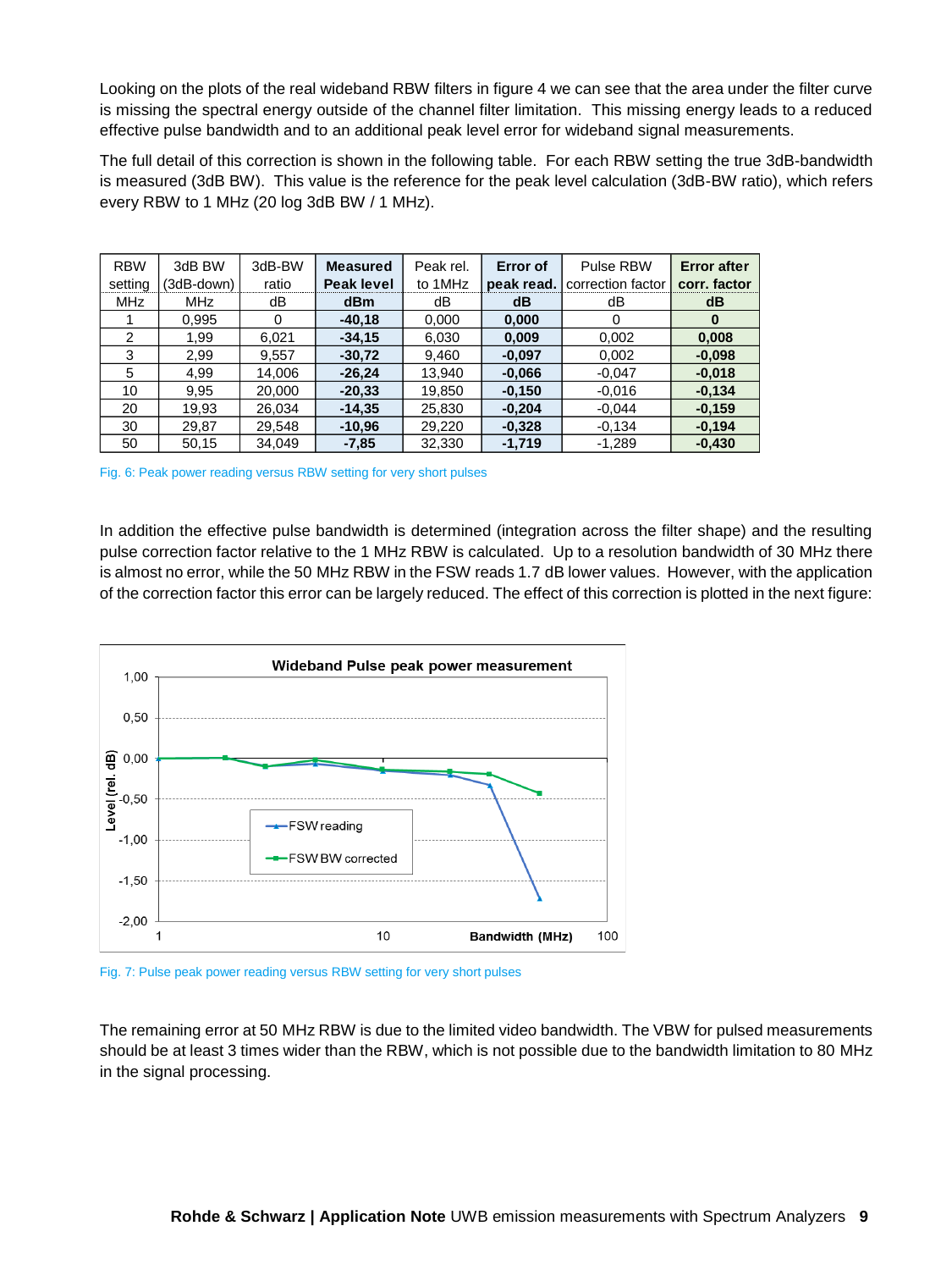#### <span id="page-9-0"></span>**4.2 Frequency converter bandwidth limitations**

Besides the bandwidth limitation in the RBW and signal processing stages of the spectrum analyzer there may be also limitations in the RF converter stages.

Most spectrum analyzer in the market share a common architecture based on heterodyne receivers to convert the RF input signal to a final IF frequency. Depending on the RF frequency range of the instrument there are several converters for different frequency bands. The frequencies or band breaks mentioned in this application note refer to the R&S FSW spectrum analyzer platform. Other instruments may use a similar architecture with different frequency band breaks.



Fig. 8: Frequency converter block diagram of a Spectrum Analyzer

The heterodyne receiver converts the input signal with the aid of a mixer and a local oscillator (LO) to an intermediate frequency (IF). With a tunable local oscillator frequency the complete input frequency range is converted to a constant intermediate frequency by varying the LO frequency. In practice there are typically several frequency conversion from the RF to the IF frequency. Each of these conversion stages uses bandpass filters to suppress unwanted sidebands from the mixing process, and the available bandwidth of these filters may influence the total measurement bandwidth of the analyzer.

The RF converter for the lower band input frequencies (below 8 GHz in case of the FSW) has most often a wideband architecture that covers up to several hundred MHz of signal bandwidth. In this frequency range no bandwidth limitations will occur as the converter bandwidth is much wider than the RBW of 50 MHz bandwidth. In case of the R&S FSW the RF converter for the frequency range below 8 GHz has more than 500 MHz RF bandwidth. For measurement of UWB signals in the frequency range from 3.1 to 8 GHz this RF converter works without any bandwidth limitations.

The microwave converter covers RF frequencies from 8 GHz to the upper limit of the spectrum analyzer. In most cases this microwave receiver uses a swept preselection band-pass filter with limited RF bandwidth, the so called YIG filter. This filter is needed to suppress the unwanted sideband images of the frequency conversion stages in this frequency range.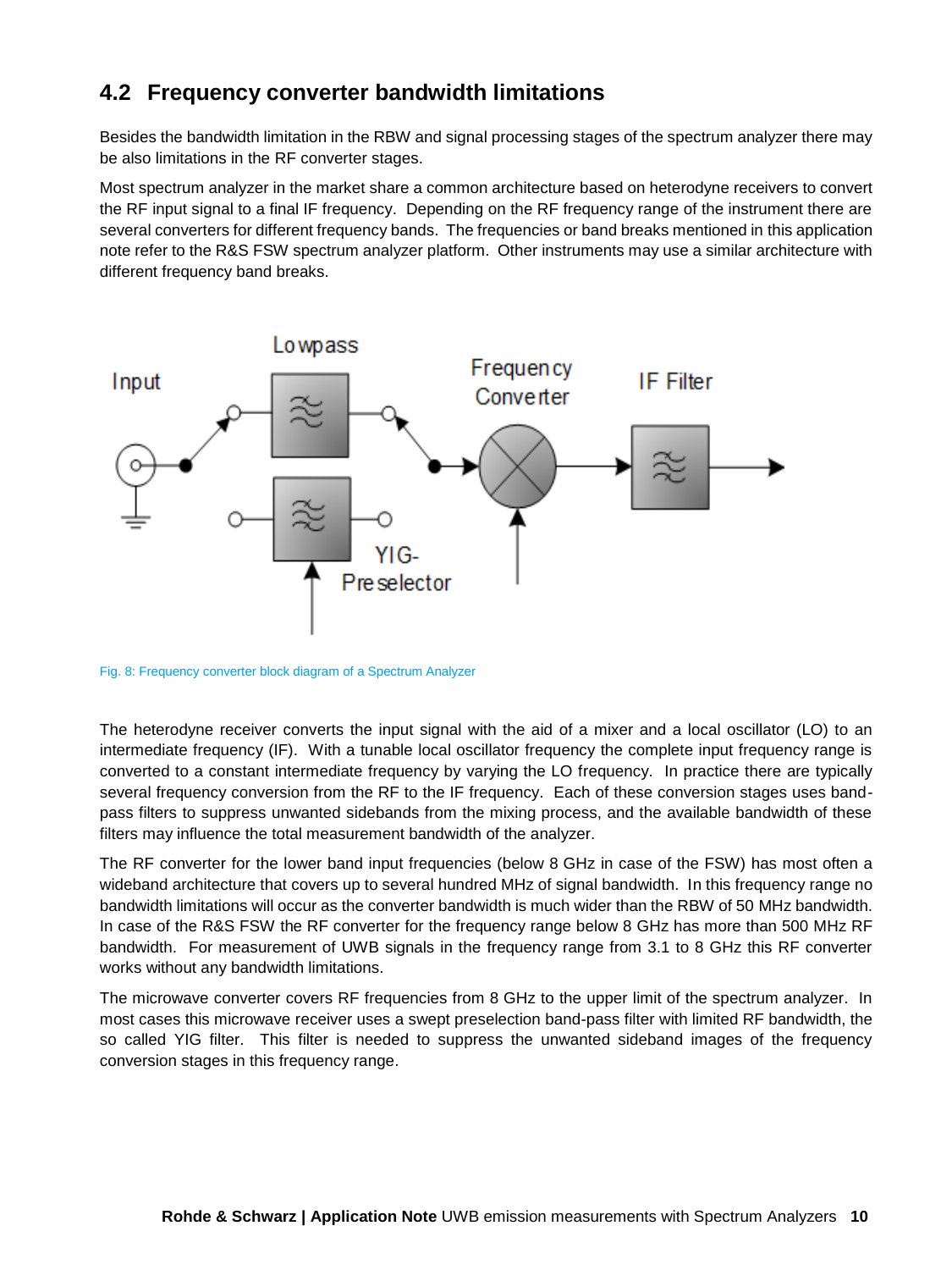The RF bandwidth of the YIG filter varies over the RF frequency that the filter is tuned to, which is the center frequency in zero span or the actual tuned frequency in a sweep. The typical bandwidth of the YIG filter starts at about 30 MHz for RF frequencies around 4 GHz, and increases over the RF frequency to about 80 MHz at 50 GHz RF frequency. In the frequency range of interest for UWB measurements from 8 to 10 GHz, the YIG filter bandwidth is only 35 to 40 MHz and thus may have an influence on the effective RBW. This influence comes from the fact that the band-pass characteristic of the YIG filter is overlaid to the Gaussian shape of the RBW filter. This is illustrated in the following figure for some RBW settings.



Fig. 9: Frequency response of YIG filter and 20 MHz RBW in the FSW Spectrum Analyzer

The above figure shows the combination of the YIG pre-selector band-pass and the 20 MHz wide RBW filter. On the plot we see the frequency response of the YIG filter, in this example settled to the lowest and highest frequency of interest for UWB measurements at 8.2 GHz and 10 GHz. The green trace shows the Gaussian shaped 20 MHz RBW filter, both plots share the same frequency axis. The red trace shows the combination of both filters. As we see, there is almost no effect on the RBW filter shape due to the YIG pre-selector filter. No additional level error will happen in wide bandwidth signal measurements in this case.

Most users are not aware of this bandwidth limitation in a microwave spectrum analyzer.

The next step is to perform the same measurement with wider RBW filtering.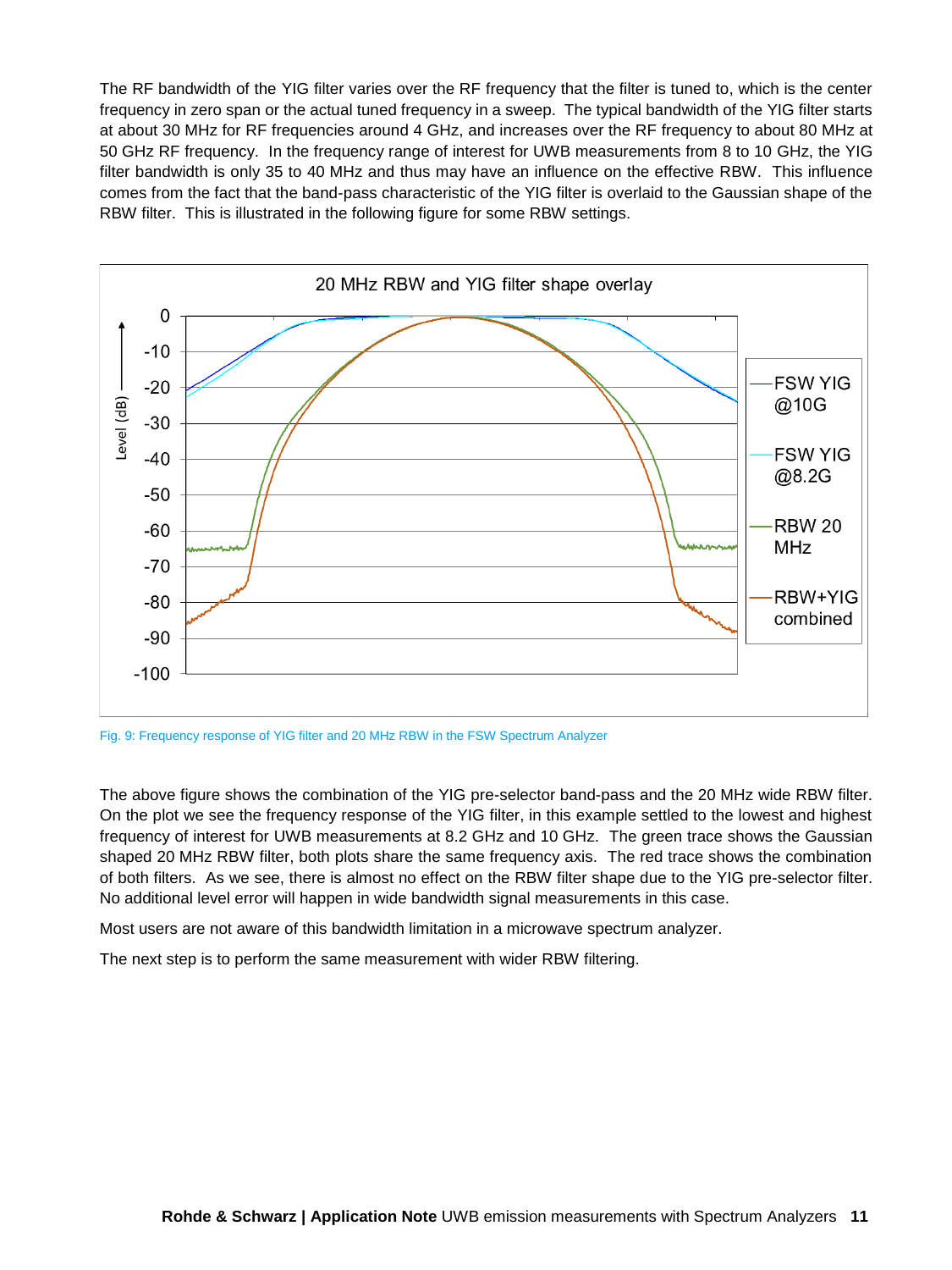

Fig. 10: Frequency response of YIG filter and 30 MHz RBW in the FSW Spectrum Analyzer

In this case the bandwidth of the YIG is just a little bit more than the RBW filter. It is important to know that the bandwidth specification of the YIG filter describes the flat part of the pass-band filter curve and thus has no influence on the upper level part of the Gaussian shaped RBW filter. For lower levels (about 10 dB below the peak level) we can see that the YIG filter starts to influence the Gaussian shape of the RBW filter. In this case of 30 MHz RBW the effect on the effective pulse bandwidth can be calculated and results in an additional error of 1 dB. This error is within the level measurement accuracy in this frequency range and thus the 30 MHz resolution filter can be used with no risk and no additional correction factor.

However, any wider RBW with 40 MHz or even 50 MHz at these low RF frequencies will be affected by the YIG pre-selector filter and thus level errors will occur in peak wideband signal measurements. The additional error in case of 50 MHz RBW at 8 GHz is about 3 dB and thus has an influence on the measurement accuracy.

The R&S FSW monitors the settings of the RBW filter and the used frequency range and notifies the user in case of a bandwidth limitation due to the YIG pre-selection filter. The available resolution bandwidth without a warning is 30 MHz at 8 GHz RF frequency, increasing to 50 MHz bandwidth above 40 GHz receive frequency.

A warning message on the screen informs the user whenever the RBW setting is wider than the available bandwidth due to the YIG pre-selection bandwidth.

#### **YIG filter limits bandwidth!**

Fig. 11: Warning message for bandwidth limitations from the YIG filter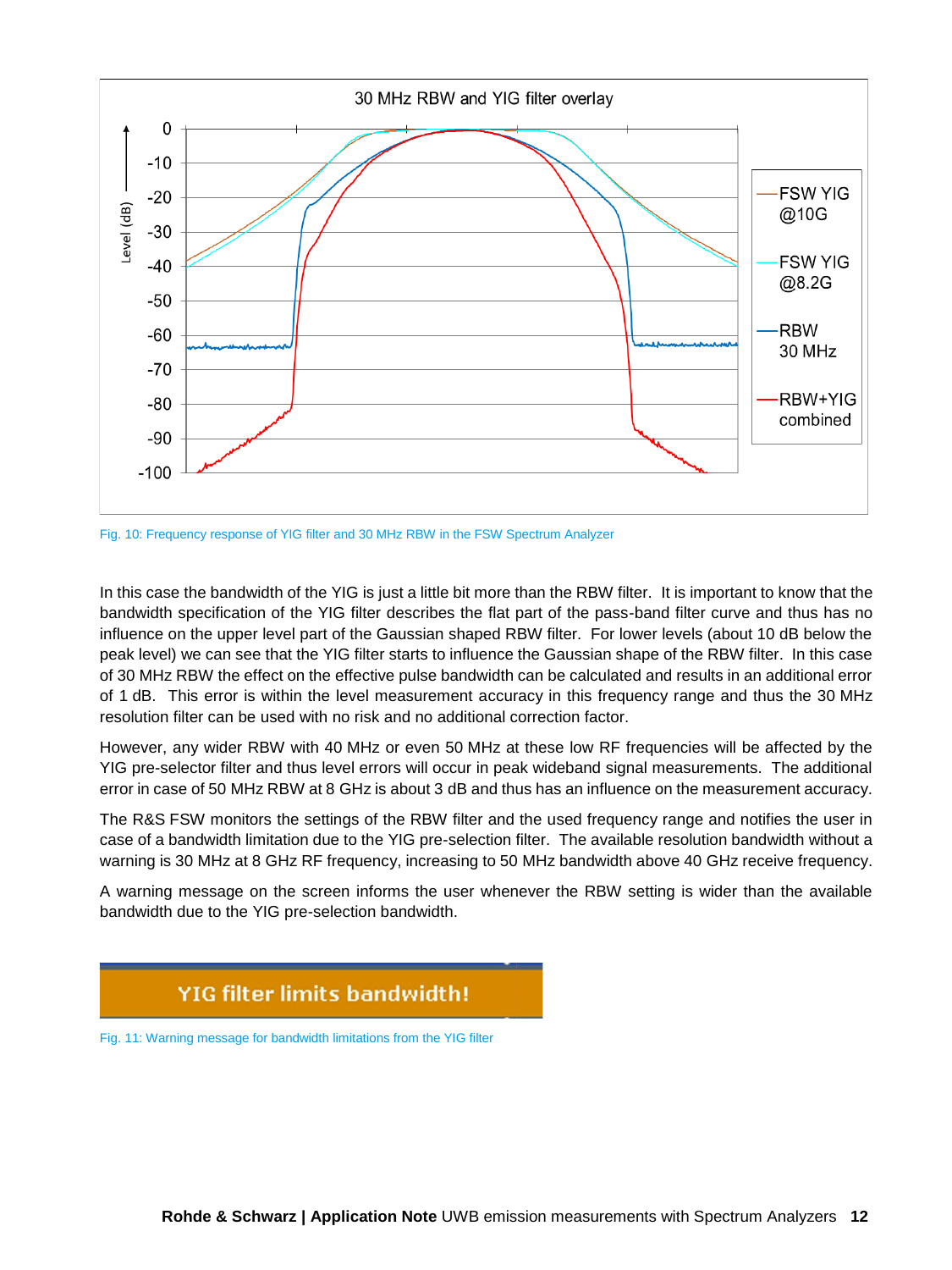### <span id="page-12-0"></span>**5 Conclusion**

The R&S FSW signal and spectrum analyzer equipped with the R&S®FSW-B8 option forms the basis of a solution to accurately measure peak power of wideband RF signals. The integrated peak and true RMS detectors together with the band power functions is a powerful tool that performs peak and average power measurements according to the regulations. An option allows to increase the available resolution bandwidth above 10 MHz in order to perform measurements according to the standards.

A very small correction factor may be used to make accurate measurements of the peak power in order to compensate effects of the RBW limitations (pulse bandwidth). In any case of bandwidth limitations within the RF signal path the user is warned in order to avoid wrong measurements.

### <span id="page-12-1"></span>**6 Literature**

- [1] R&S®FSW Signal and Spectrum Analyzer Product Brochure
- [2] R&S®FSW Signal and Spectrum Analyzer Data Sheet
- [3] US 47 CFR Part 15 Technical requirements for UWB systems, 15.517
- [4] Dependence of Peak Power Measurement of Ultra Wideband Signals on Impulse Bandwidths of Spectrum Analyzers, 2008 IEEE Radio and Wireless Symposium

### <span id="page-12-2"></span>**7 Ordering Information**

| <b>Designation</b>                             | <b>Type</b>            | <b>Order No.</b> |
|------------------------------------------------|------------------------|------------------|
| Signal- and Spectrum analyzer 2 Hz to 8 GHz    | R&S <sup>®</sup> FSW8  | 1312.8000.08     |
| Signal- and Spectrum analyzer 2 Hz to 13.6 GHz | R&S <sup>®</sup> FSW13 | 1312.8000.13     |
| Signal- and Spectrum analyzer 2 Hz to 26.5 GHz | R&S <sup>®</sup> FSW26 | 1312.8000.26     |
| Signal- and Spectrum analyzer 2 Hz to 43.5 GHz | R&S®FSW43              | 1312.8000.43     |
| Signal- and Spectrum analyzer 2 Hz to 50 GHz   | R&S <sup>®</sup> FSW50 | 1312.8000.50     |
| Signal- and Spectrum analyzer 2 Hz to 67 GHz   | R&S <sup>®</sup> FSW67 | 1312.8000.67     |
| Signal- and Spectrum analyzer 2 Hz to 85 GHz   | R&S <sup>®</sup> FSW85 | 1312.8000.85     |

The herein described wide bandwidth RBW filter is available in the R&S®FSW equipped with option FSW-B8 (Resolution Bandwidth > 10 MHz) or FSW-B8E (Resolution Bandwidth max. 40 MHz).